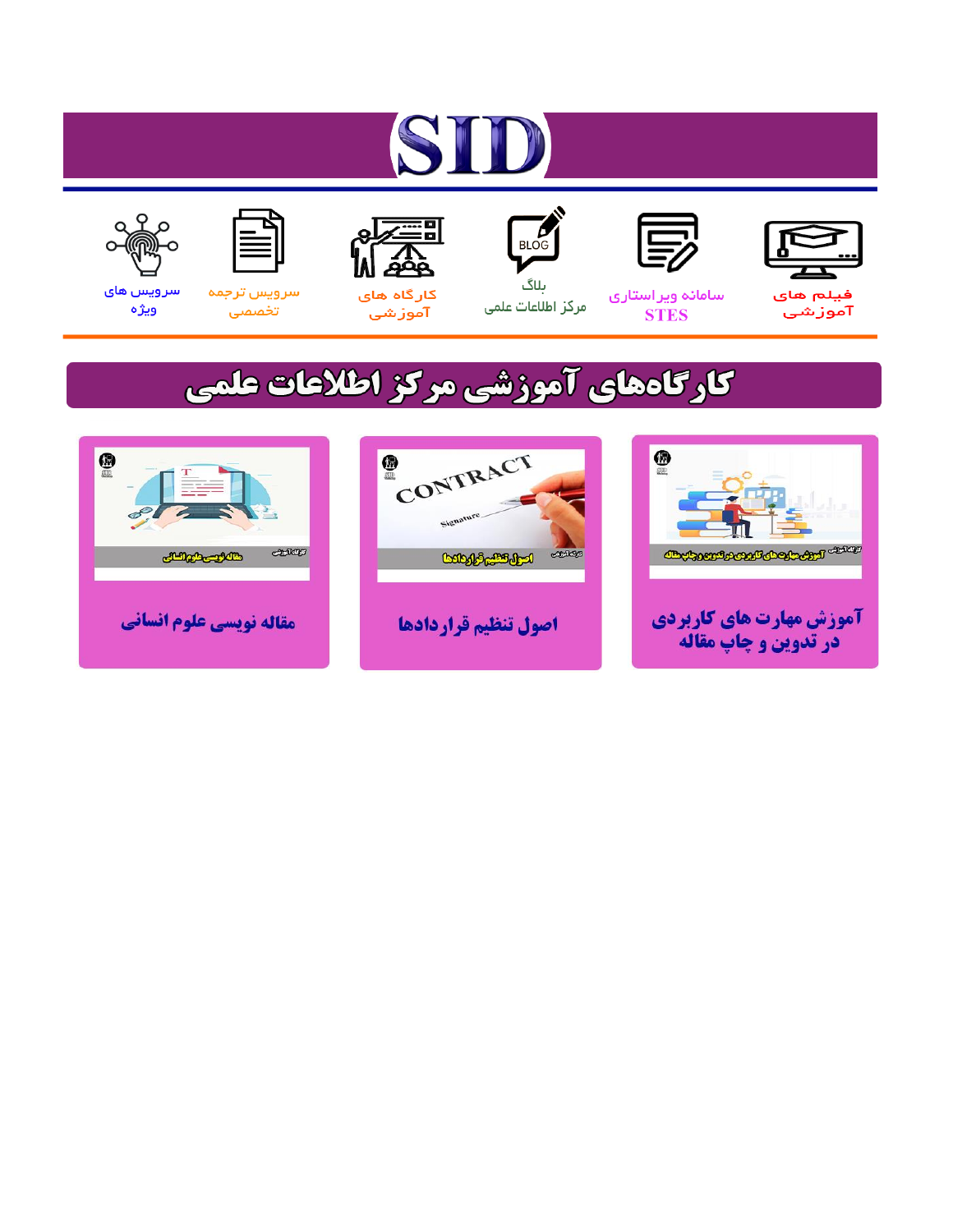### An Efficiency Improvement Approach in Data Envelopment Analysis (DEA)

Mohammad.Reza. Alirezaee, Mohsen. Afsharian\* and Sara Kamali

*Iran University of Science and Technology,Mathematics Faculty, Narmak, Resalat, Tehran, Iran \* afsharian@iust.ac.ir*

#### **1**. **Introduction**

There are some ways to achieve the targets for inefficient decision making units (DMUs) in basic Data Envelopment Analysis (DEA) models which are used in efficiency improvement approaches. But, there are some difficulties for using efficiency improvement approaches which obtain by DEA models. In other word, there isn't any choice for efficiency improvement level; hence, these efficiency improvement approaches aren't selective and gradual. Different methods have been introduced under this circumstance (see 2, 3), which Inverse DEA models are the important group of them [3], but, these methods make some assumptions which, are sorely restrictive in real cases. Hence, a general and efficient method under this circumstance is necessary. In this paper, we propose an efficiency improvement approach which decision make can choose growth in targets for next period and it doesn't have any forces for becoming efficient.

#### **2**. **The Proposed Method**

Consider observed output  $Y_j = (y_{1j},..., y_{sj}) \ge 0$  and input  $X_j = (x_{1j},...,x_{mj}) \ge 0$ ,  $X_j \ne 0$ ,  $Y_j \ne 0$  for *DMUj*,  $j = 1,...,n$ . and, the variables are  $u_j$ and  $v_i$  as  $u_r$ : weight assigned to output  $r$  ( $r=1,...,s$ ),  $v_i$ : weight assigned to input *i* (*i=1,…,m*).

**CCR Model :**

\n
$$
EFF_{p} = Max \sum_{r=1}^{s} u_{r} y_{rp} / \sum_{i=1}^{m} v_{i} x_{ip}
$$
\ns.t.

\n
$$
\sum_{r=1}^{s} u_{r} y_{rj} / \sum_{i=1}^{m} v_{i} x_{ij} \leq 1 \quad j = 1,...,n
$$
\n
$$
u_{r}, v_{i} \geq 0
$$

But,  $\sum_{r=1}^{s}$  $\sum_{r=1}^{n} u_r y_{rj}$ and  $\sum_{i=1}^{m}$  $\sum_{i=1}$   $v_i x_{ij}$ are total revenue and total cost for *j*th DMU, respectively, which are calculated in an optimization problem. Therefore,  $EFF_p$  shows the relationship between total revenue and total cost in *p*th DMU (see [1]):

Total Revenue 
$$
(TR_p) = \text{Eff}_p \times \text{Total Cost}(\text{TC}_p)
$$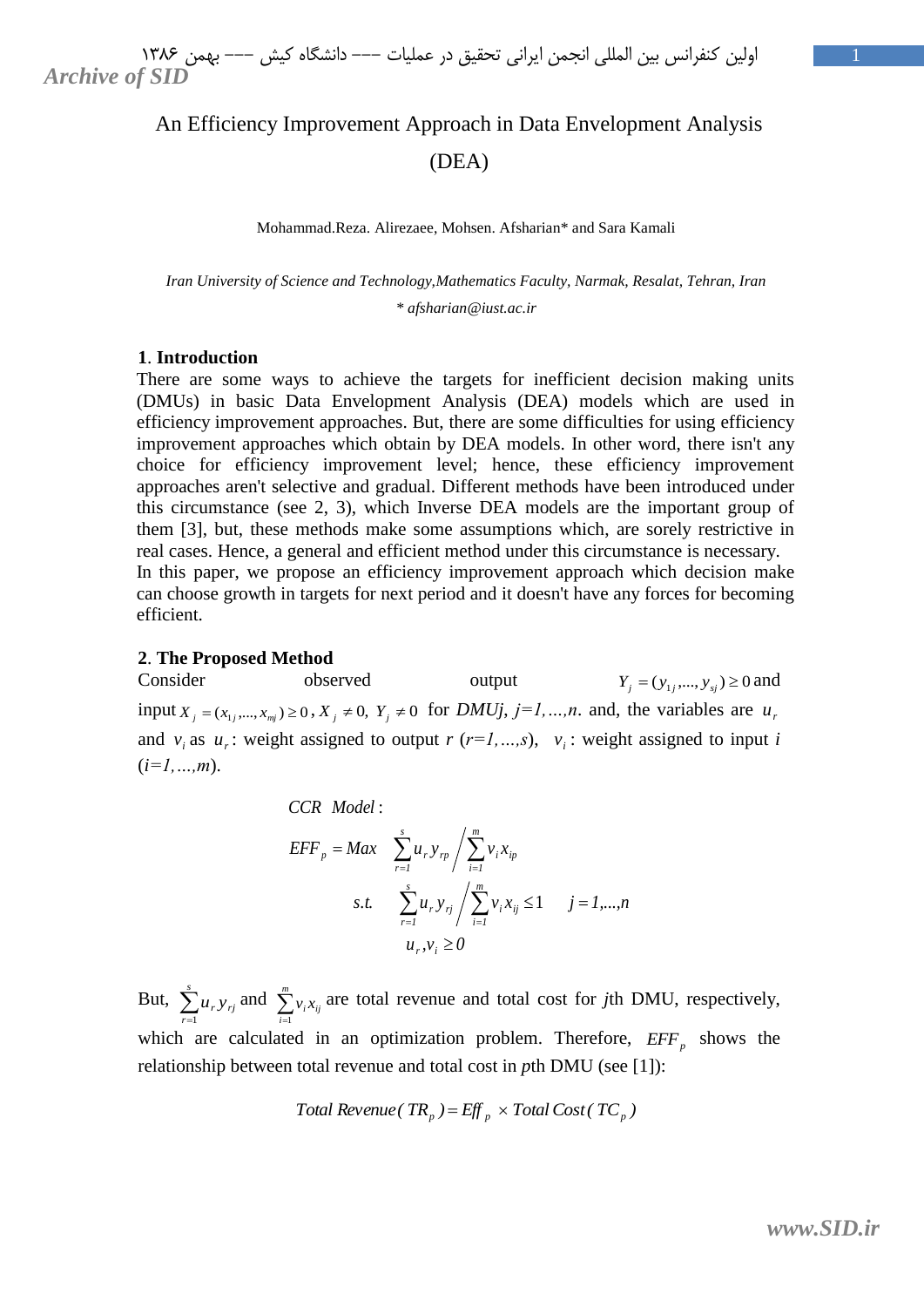#### **Definition**: *The elasticity of input in the output*.

Relative change of an output quantity by one percent change of an input is the elasticity of that input in that output:

$$
E_{ij} = \frac{\delta Y_i}{\delta X_j} \cdot \frac{X_j}{Y_i}
$$

Where,  $E_{ij}$  is the elasticity quantity of input *j* in the output *i*.

**Theorem.** The elasticity of input *i* in the total revenue and the elasticity of output *j* in the total cost, respectively, in the CCR models is:

$$
ex_{ip} = \frac{v_{ip}x_{ip}}{\sum_{i} v_{ip}x_{ip}} \quad \text{where} \quad \sum_{i} ex_{ip} = 1
$$
  

$$
ey_{jp} = \frac{u_{jp}y_{jp}}{\sum_{j} u_{jp}y_{jp}} \quad \text{where} \quad \sum_{j} ey_{jp} = 1
$$

Therefore, relationship between the quantities of *i*th input elasticities and efficiency for each DMU is:

$$
ex_{ip} = \frac{\Delta Eff}{\Delta x_i} \times \frac{x_i}{Eff} \qquad \Leftrightarrow \qquad \Delta x_i = \frac{x_i \times \Delta Eff}{Eff \times ex_i}
$$

Similarly, relationship between the quantities of *j*th output elasticities and efficiency for each DMU is:

$$
ey_{jp} = \frac{\Delta Eff}{\Delta y_j} \times \frac{y_j}{Eff} \qquad \Leftrightarrow \qquad \Delta y_j = \frac{y_j \times \Delta Eff}{Eff \times ey_{jp}}
$$

Now, we can obtain effective factors on efficiency changes for each DMU using elasticities which are obtained by DEA models. Hence, above formulas present an efficiency improvement plan for each DMU privately. In other word, using elasticities, we can choose logical efficiency improvement for each DMU and obtain new inputs (outputs) to achieve the quantity of selective efficiency.

#### **3. Conclusion**

In this paper, an efficiency improvement approach was introduced. This method, presents efficiency improvement approaches which can be selective and gradual. Using elasticities which are obtained by DEA models, it presents effective factors on efficiency changes for each DMU, therefore, it is able to present efficiency improvement plan for each DMU privately.

#### **References**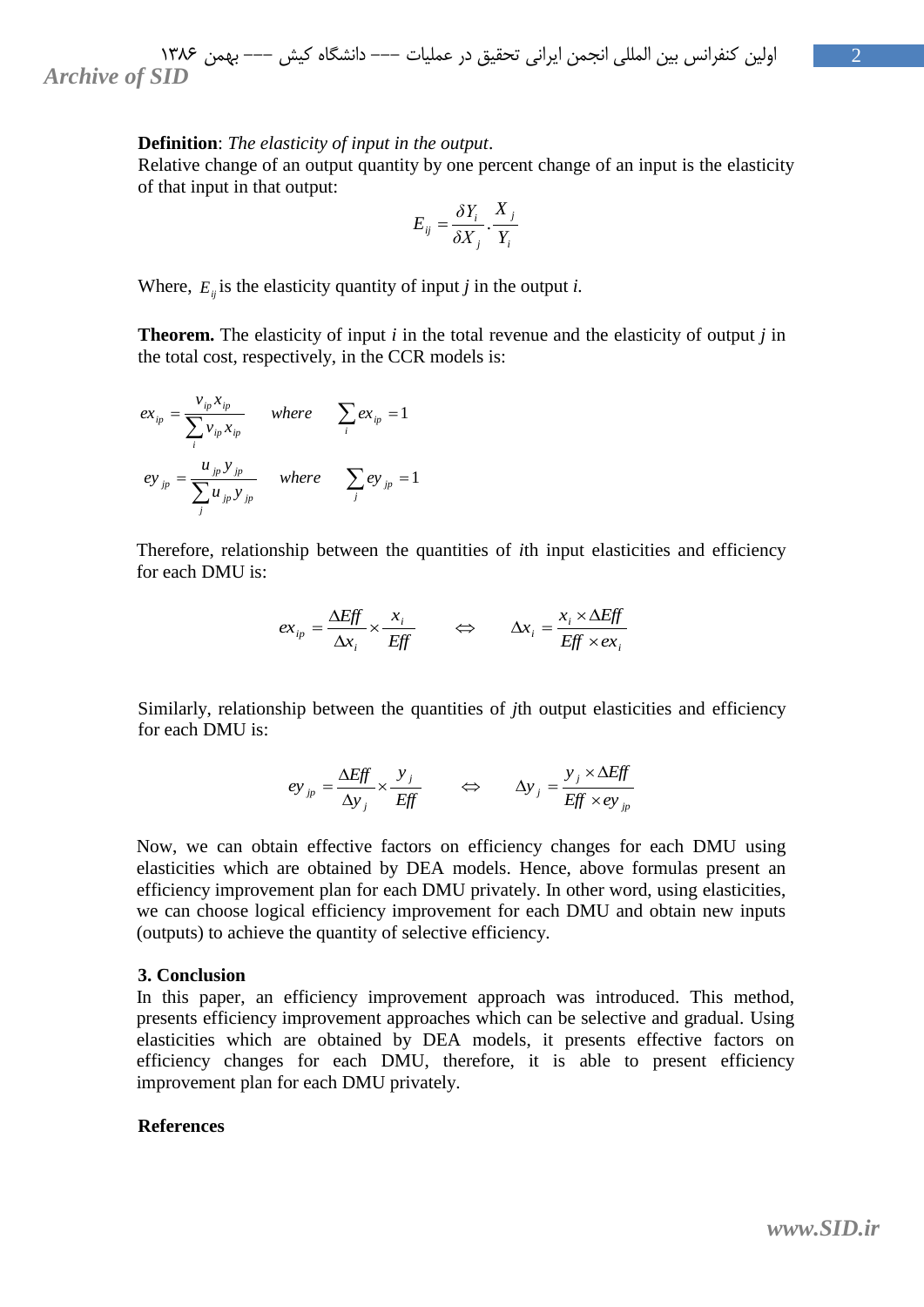[1] M.R. Alirezaee, M. Afsharian A complete ranking of DMUs using restrictions in DEA

models. *Applied Mathematics and Computation*, 189 (2007) 1550–1559.

[2] C.Kao. Efficiency Improvement in Data Envelopment Analysis. *European Journal of*

*Operational Research*. 73. pp.487-494. (1994).

[3] W.Quanling., Z.Jianzhang., Z.Xiangsun. An Inverse DEA Model for Input / Output Estimate. , *European Journal of Operational Research*, 121, pp.151-163. (2000).